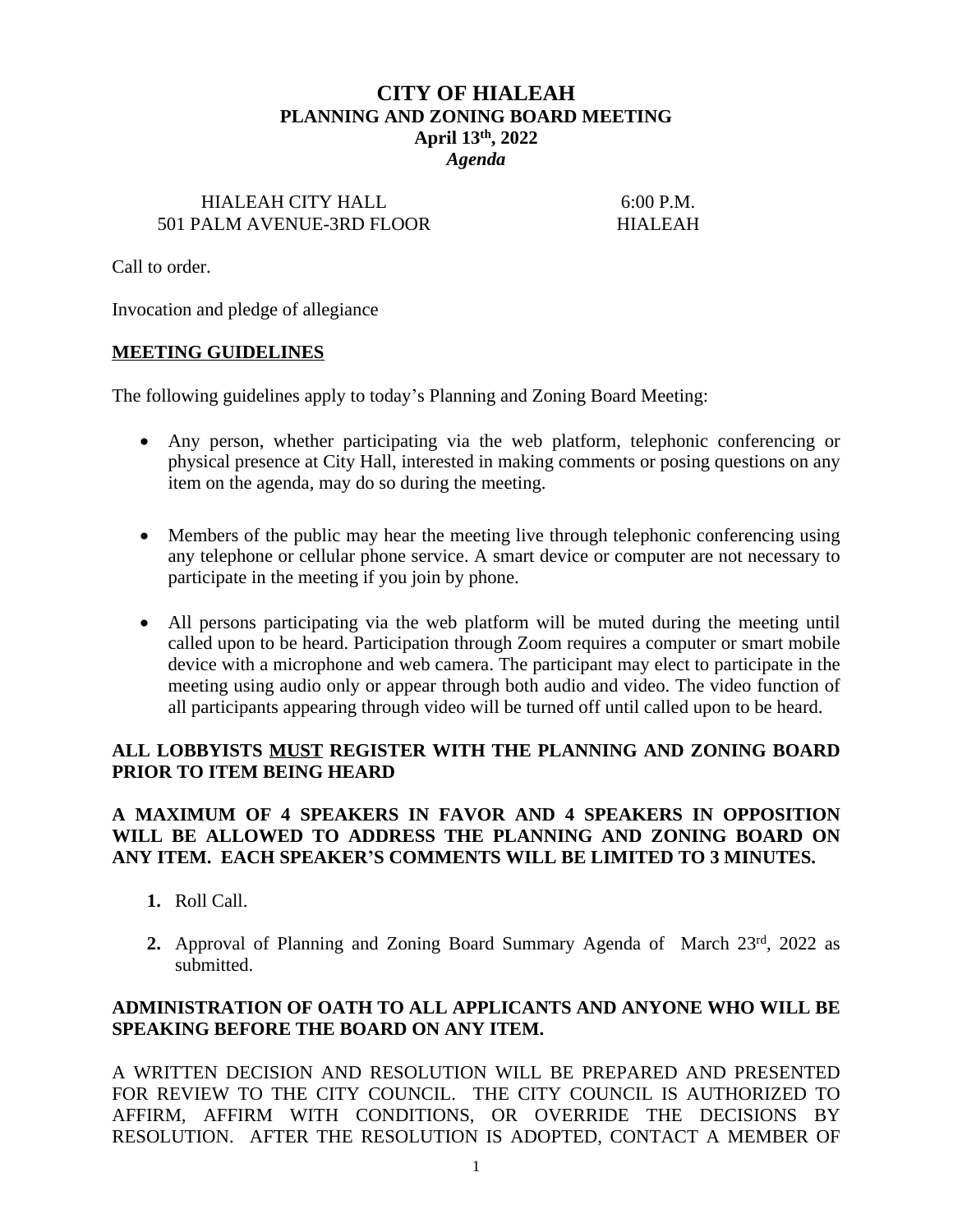THE CITY CLERK'S OFFICE TO OBTAIN A COPY OF THE FINAL DECISION AND RESOLUTION. UPON YOUR RECEIPT OF THE FINAL DECISION AND RESOLUTION, CONTACT THE BUILDING DEPARTMENT TO OBTAIN YOUR REQUIRED BUILDING PERMIT. SUMMARY MINUTES, OR A COPY OF THE AUDIO FILE OF THE PROCEEDINGS BEFORE THE PLANNING AND ZONING BOARD, SHALL BE PREPARED AND SUBMITTED TO THE CITY COUNCIL BEFORE ITS HEARING.

### **THE PLANNING AND ZONING BOARD RECOMMENDATIONS FOR THE FOLLOWING PUBLIC HEARING REQUESTS WILL BE HEARD BY THE CITY COUNCIL, AT ITS SCHEDULED MEETING OF TUESDAY, MAY 10TH, 2022.**

- **3. Final decision** to allow interior north side setback of 6.1 feet, where 7.5 feet are required for an existing terrace to be legalized. Property located at **5958 West 13th Court**, Hialeah, zoned R-1 (One-Family District). **Applicant: Felipe Perez**
- **4. Final decision** to allow street side setback of 3 feet, where 15 feet are required for existing terrace to be legalized. Property located at **2692 West 8 th Lane**, Hialeah, zoned R-1 (One-Family District). **Applicant: David I. Oliva and Isabel Oliva**
- **5. Final decision** to allow interior east side setback of 3.13 feet, where 5 feet 1 inch is the minimum required for existing storage to be legalized. Property located at **517 East 10th Street**, Hialeah, zoned R-1(One-Family District). **Applicant: Osiris Machado, Ana L. Valdez and Ailin Machado**

### **THE PLANNING AND ZONING BOARD RECOMMENDATIONS FOR THE FOLLOWING PUBLIC HEARING REQUESTS WILL BE HEARD BY THE CITY COUNCIL, AT ITS SCHEDULED MEETING OF TUESDAY, APRIL 26TH, 2022.**

- **6. Variance** permit to allow the re platting of the property into two substandard lots, Lot 1 having a frontage of 40.01 feet and total lot area of 5,399.87 square feet, where 75 feet and 7,500 square feet are required and Lot 2, having a frontage of 40.01 feet and total lot area of 5,399.91 square feet, where 75 feet and 7,500 square feet are required. Once platted allow the construction of a single-family house on each platted substandard lot. Property located at **1140 West 32nd Street**, Hialeah, zoned R-1 (One-Family District). **Applicant: Suniel Arzola**
- **7. Special Use Permit (SUP)** to allow the expansion of the Neighborhood Business District Overlay for the development of a 27-unit multifamily building. Variance permit to allow only residential uses where mixed use is required; allow residential use on the ground floor, where residential use is allowed above ground floor level; allow 18 residential units with an area of 595 square feet, where 850 square feet is the minimum required and only 10% of the units may have an area of 600 square feet; allow 7 feet front setback on East 7<sup>th</sup> Avenue, for encroachment of balconies above the ground floor, where 10 feet built-to-line are required; allow 32 parking spaces, where 61 parking spaces are required and allow 29.6% pervious area, where 30% is the minimum required. Property located at **40 East 10th Avenue**, Hialeah, zoned C-2 (Liberal Retail Commercial District).